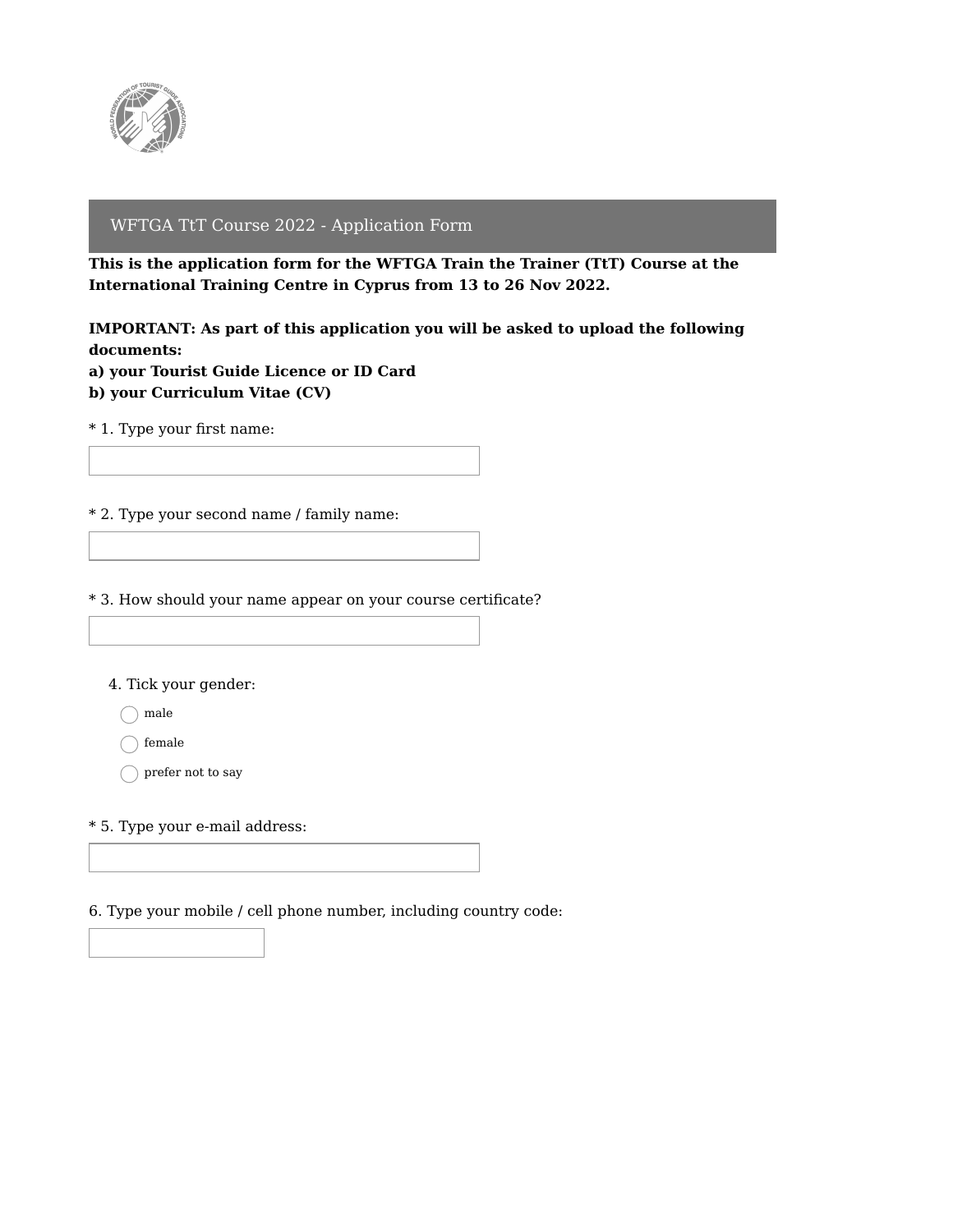\* 7. We will create a WhatsApp group for all confirmed course participants. This group will be used for general up-dates and reminders as well as to communicate last minute changes and for emergencies. Do you give permission to be included in this group?

◯ Yes

 $\big)$  No

Comment - if needed:

8. Type your nationality (for visa purposes):

9. Whom can we contact in case of an emergency? This needs to be someone, who is not attending the same course, e.g. a relative, partner, colleague, friend. Please give us their details

| Name:                                       |  |
|---------------------------------------------|--|
| e-mail address:                             |  |
| Telephone number:                           |  |
| Which language/s does<br>this person speak? |  |

10. List your working languages. English must be one of your working languages. Our TtT Course is in English.

\* 11. Are you working as a Tourist Guide?

◯ Yes

 $\bigcap$  No

\* 12. Do you have a formal Tourist Guide Qualification?

- ◯ Yes
- $\bigcap$  No

Comments - if any:

13. If so, where did you receive this qualification?

14. In which country do you work as a Tourist Guide? Type 'none', if you are not working as a tourist guide.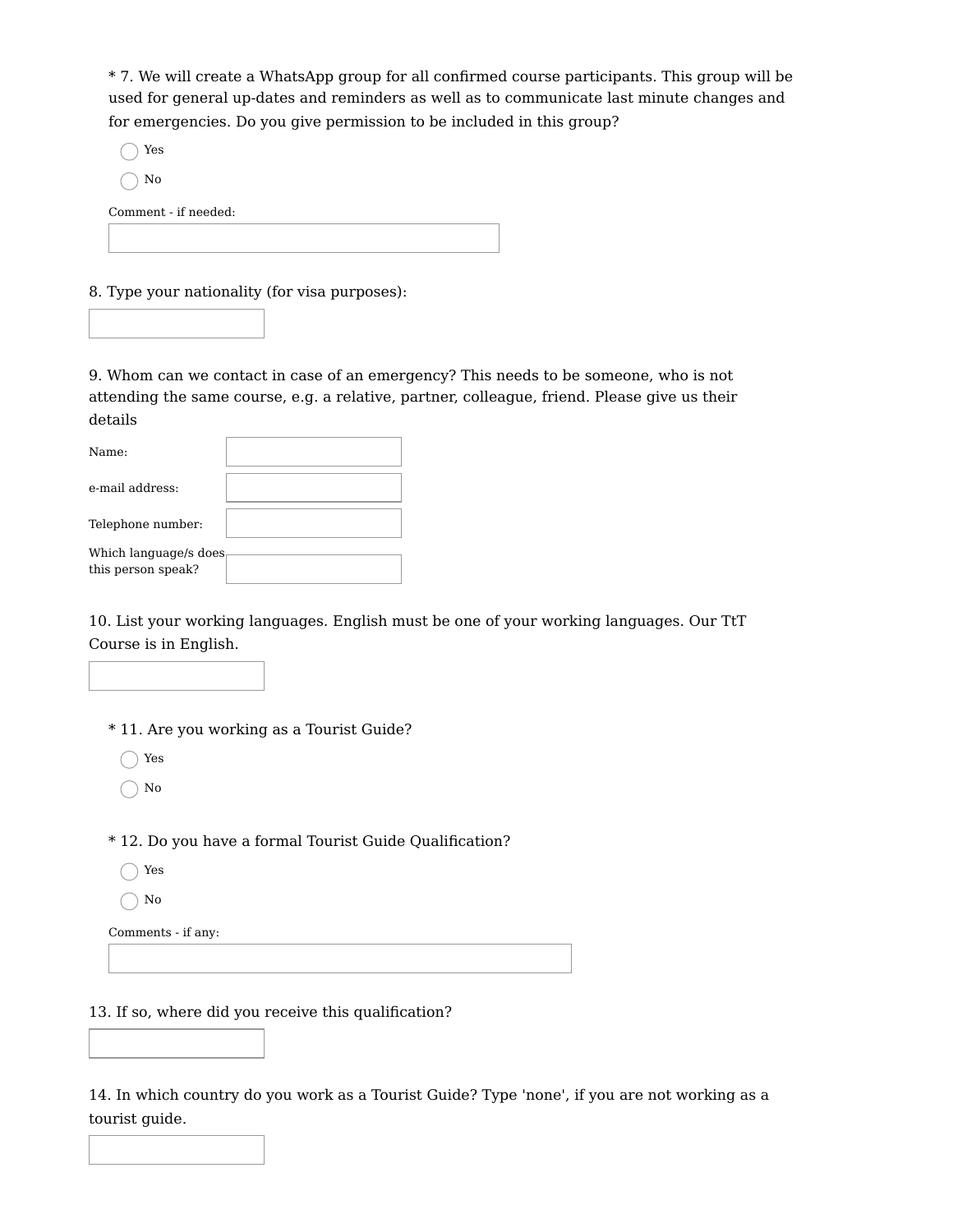| 15. How many years have you been working as a Tourist Guide? |  |  |
|--------------------------------------------------------------|--|--|
|                                                              |  |  |

| I'm not working as a Tourist Guide. | $( ) 5$ to 10 years          |
|-------------------------------------|------------------------------|
| $\bigcap$ 1 - 3 years               | $\bigcap$ more than 10 years |
| $\bigcirc$ 4 to 5 years             |                              |

16. Where is your area-specific tourist guide qualification? Name a site, city, region, island or country - as applicable. Type 'none' if you are not working as a tourist guide.

17. Upload your Tourist Guide ID Card, Licence or certificate here:

| 'Choose File | <b>Choose File</b> | No file chosen |
|--------------|--------------------|----------------|
|--------------|--------------------|----------------|

- \* 18. Are you a member of a Tourist Guide Association?
	- Yes
	- $\bigcap$  No

Comment - if needed:

19. If you are a member of a tourist guide association, enter the following details:

| Full name of Tourist<br>Guide Association: |  |
|--------------------------------------------|--|
| Website address:                           |  |

20. Is your Tourist Guide Association a member of WFTGA?

|  | ÷<br>۰.<br>×<br>۰ |
|--|-------------------|

 $\bigcirc$  No

 $\bigcap$  I don't know.

## 21. Do you have any trainer qualifications?

◯ Yes

 $\bigcap$  No

 $\bigcap$  Comments - if any: